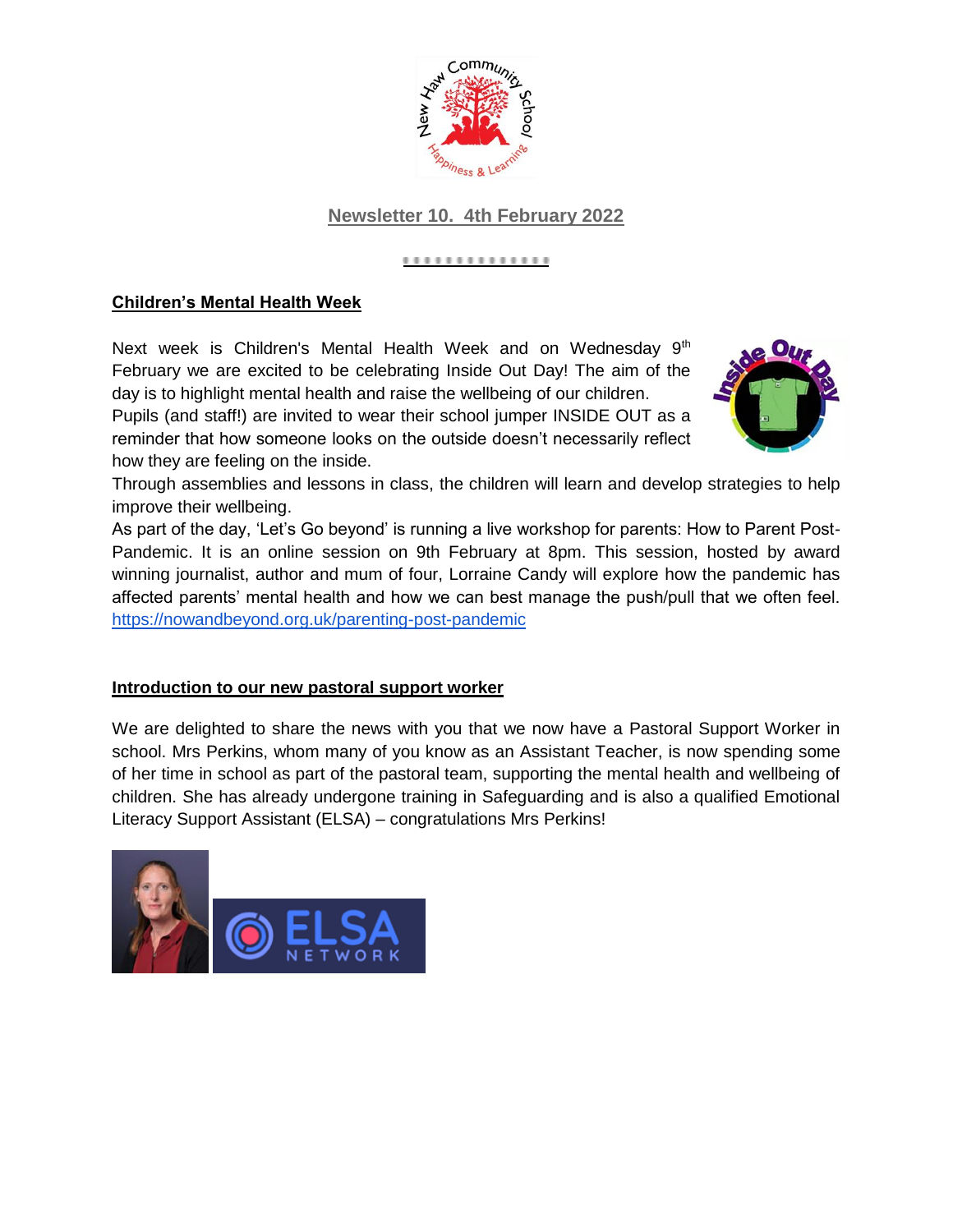

#### **Book Fair**

Scholastic Book Fair will be coming to New Haw School week commencing 7th March. Further information regarding book tokens and p[urchasing books nearer the time.

#### **International School Link**

We are delighted to announce that we have recently set up an International School Link with the Royal International School in Kurunegala, Sri Lanka. Pupils in year 6 alongside Grade 6 pupils in Sri Lanka will be in constant contact, sharing information about our school, work, community and much more. 6L have already had the opportunity to send the children in Sri Lanka a video including as much information about our school that could be included in a ten-minute video! In return, we have received a delightful and informative video showcasing the similarities and differences between our school and theirs. I am very pleased to report that this video will be shared among the rest of the children next week. We can't wait to see what else this exciting opportunity holds!